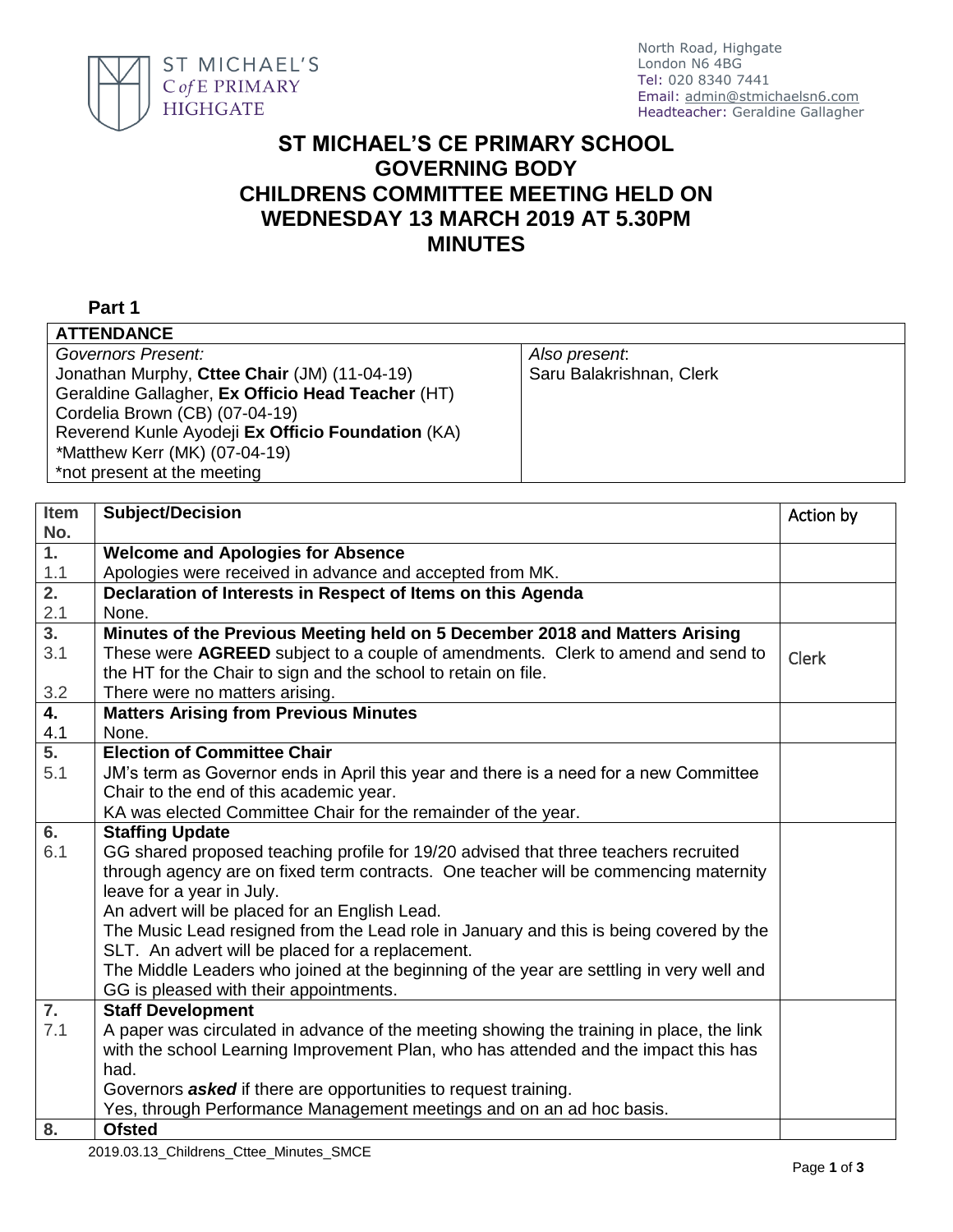

ST MICHAEL'S  $\mathsf{C}\mathit{of}\,\mathsf{E}\mathrel{\mathsf{PRIMARY}}$ HIGHGATE

| 8.1               | The Short Inspection letter from Ofsted was circulated in advance of the meeting.     |              |
|-------------------|---------------------------------------------------------------------------------------|--------------|
|                   | GG has asked AG for his feedback and he advised that it was good to have the bigger   |              |
|                   | picture and articulate the intention in a precise way.                                |              |
|                   | The school is putting together the next steps before a S5 Inspection.                 |              |
|                   | There will be regular training at the FGB for Governors and the school will consider  |              |
|                   | asking sample Ofsted questions at the FGB meetings.                                   |              |
|                   | The Inspector sent their draft findings to GG who made comments and these were then   |              |
|                   | agreed.                                                                               |              |
|                   | Governors gave congratulations to GG and all the staff at the school on the excellent |              |
|                   | findings in the Ofsted letter.                                                        |              |
| 9.                | <b>NACE</b>                                                                           |              |
| 9.1               | The school applied for the NACE award before becoming aware of the Ofsted             |              |
|                   | inspection and received the NACE accreditation just after the Ofsted inspection.      |              |
|                   | A lot of evidence had to be gathered for the NACE inspection and GG gave thanks to    |              |
|                   | Fran Sorapure for leading on this and all the staff for their work.                   |              |
|                   | The next NACE inspection will be in two years' time.                                  |              |
|                   | Governors gave their thanks to staff                                                  |              |
| 10.               | <b>SEND Update</b>                                                                    |              |
| 10.1              | CB was due to meet with the SEND Lead (LK)last week but this has been rearranged to   |              |
|                   | next week.                                                                            |              |
|                   | CB and LK are happy with the SEND Policy which is under constant review.              |              |
| $\overline{11}$ . | <b>IT Update</b>                                                                      |              |
| 11.1              | A paper was circulated in advance of the meeting.                                     |              |
|                   | The server is due for replacement in the summer.                                      |              |
|                   | As part of teaching computing both pcs and iPads are used which is a requirement.     |              |
|                   | Microsoft have advised that they will not be supporting Windows 7 after 2020.         |              |
|                   | Governors <b>asked</b> if Highgate School have pcs that they are replacing which SMCE |              |
|                   | could use. ACTION GG to follow up with Highgate School.                               | GG           |
| 12.               | <b>Policies</b>                                                                       |              |
| 12.1              | Sex and Relationships<br>$\bullet$                                                    |              |
|                   | Governors AGREED this Policy subject to minor amendment to the Appendix.              | GG           |
| 12.2              | Medical<br>$\bullet$                                                                  |              |
|                   | Governors AGREED this Policy subject to some minor amendments.                        | GG           |
| 12.3              | <b>Home School Agreement</b><br>$\bullet$                                             |              |
|                   | This is signed by parents on joining the school and thereafter periodically.          | GG           |
|                   | Governors <b>asked</b> that a section is added on the use of technology and social    | <b>Clerk</b> |
|                   | media. ACTION To be brought to the next Committee meeting in July.                    | Agenda       |
| 13.               | <b>Any Other Business</b>                                                             |              |
| 13.1              | A Parent Survey was held last year and in response homework is now online and the     |              |
|                   | Parents evening form has been amended.                                                |              |
|                   | Date of Next Meeting                                                                  |              |
|                   | Wednesday, 10 July 2019 at 5.30pm                                                     |              |
|                   |                                                                                       |              |

## **There being no further Part 1 business this part of the meeting closed at 6.10pm**

**Signed Chair……………………………………………………..Date…………………………………………….**